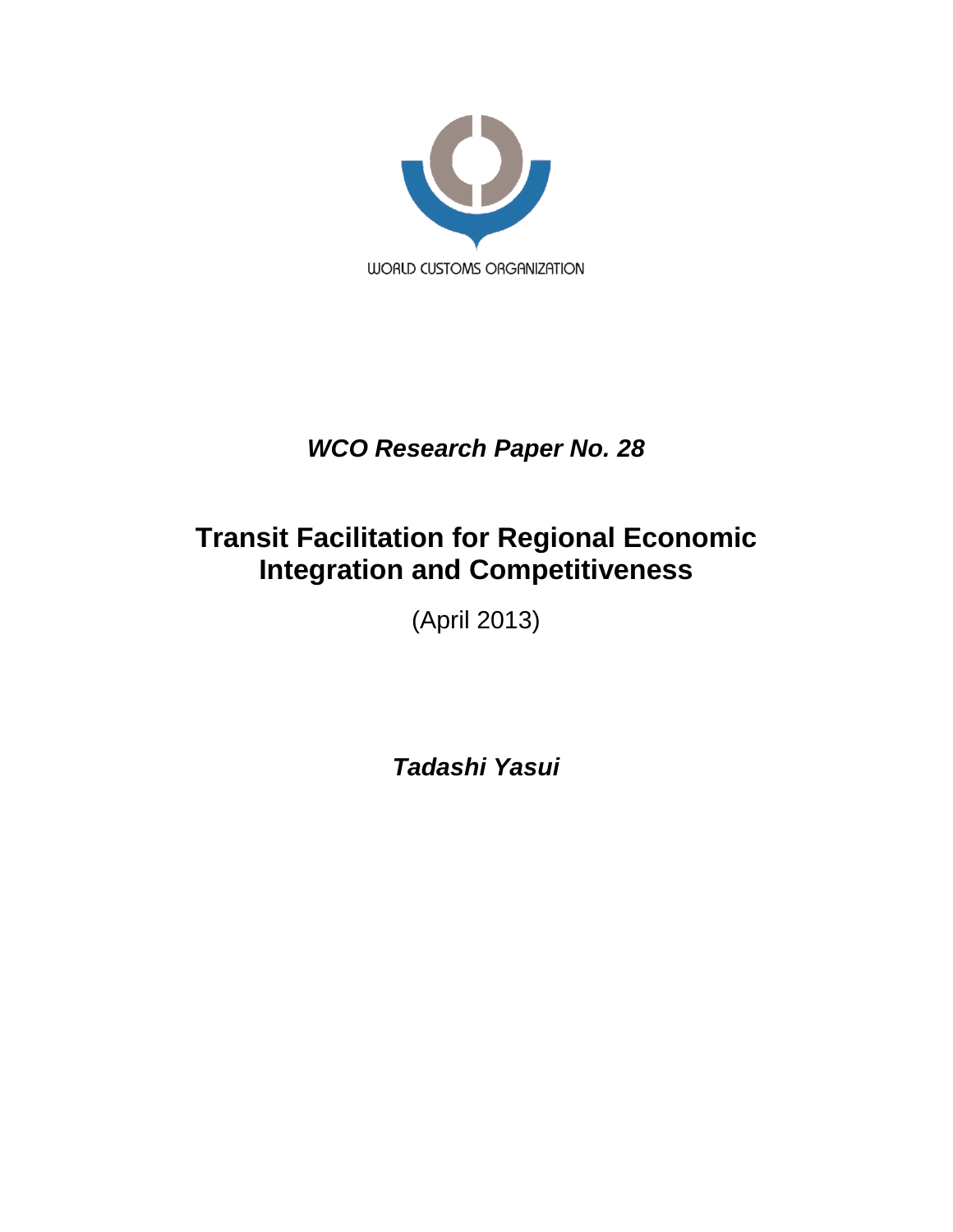# **Abstract**

The recent proliferation of Regional Trade Agreements, particularly Customs Unions, potentially drives governments to harmonize their border measures with a view to regional economic integration and competitiveness. In this regard, a regional transit system has increasingly attracted political and public attention because it essentially requires positive engagement of the governments regionally; it meets the substantive needs by both landlocked and transit countries; and its successful implementation is a stepping stone to harmonization of other Customs measures to facilitate the intraregional trade, amongst others.

There are a number of initiatives to facilitate transit goods while minimizing risks of transit fraud and smuggling, for example, as part of transport corridor and border management projects. Customs plays a crucial role in functional transit systems. There are a variety of Customs measures to facilitate trade, and they are generally applicable to transit goods and traffic as well. As trade facilitation measures evolve, new trends on transit facilitation have emerged, and case studies in this area show useful lessons on their practical implementation. Thus, this paper reviews recent trends and practical implementation of transit facilitation related to Customs measures through case studies of several landlocked and transit countries. It also considers how a transit system can be relevant and responsive to regional economic integration and competitiveness.

# **Key words**

Transit facilitation, landlocked countries, regional economic integration

# **Acknowledgements**

This paper was prepared by Tadashi Yasui of the WCO's Research and Strategies Unit in the Office of the Secretary General, based on his paper delivered at the PICARD Conference in Marrakesh, Morocco in September 2012. The author is grateful to Robert Ireland, Thomas Cantens, Chang- Ryung Han, and Mariya Polner for their suggestions.

# **Disclaimer**

The WCO Research Paper Series disseminates the findings of work in progress to encourage the exchange of ideas about Customs issues. The views and opinions presented in this paper are those of the author and do not necessarily reflect the views or policies of the WCO or WCO Members.

## **Note**

All WCO Research Papers are available on the WCO public website: [www.wcoomd.org.](http://www.wcoomd.org/) The author may be contacted via [communication@wcoomd.org.](mailto:communication@wcoomd.org)

Copyright © 2013 World Customs Organization. All rights reserved. Requests and enquiries concerning translation, reproduction and adaptation rights should be addressed to copyright@wcoomd.org

-----------------------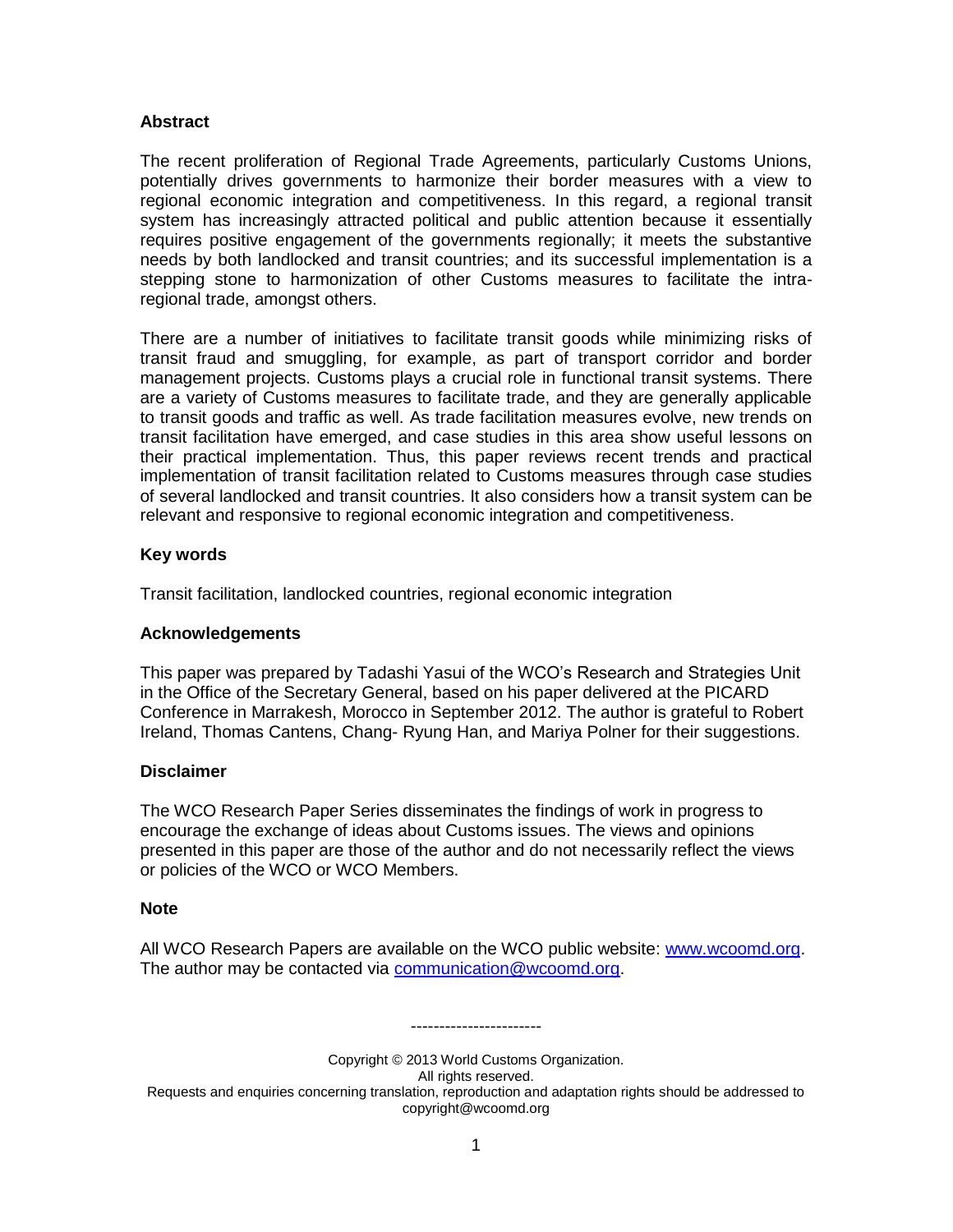#### **1. INTRODUCTION**

The recent proliferation of Regional Trade Agreements (RTAs), particularly Customs Unions, potentially drives governments to harmonize their border measures with a view to regional economic integration and competitiveness.<sup>1</sup> In this regard, a regional transit system has increasingly attracted political and public attention because it essentially requires positive engagement of the governments regionally.

Transit systems consist of infrastructure, legal framework, institutions, procedures, and any other elements governing the movements of transit goods and traffic (Arvis, 2011). A functional transit system is essential for trade connectivity in the region. Particularly for landlocked countries, most of their trade with countries outside the region moves in transit passing through their neighboring countries. Without positive engagement of the transit countries, the landlocked countries could not effectively expand trade, nor be integrated into trade supply chain (World Bank, 2007). On the other hand, the transit countries generally consider it a priority to avoid transit fraud and smuggling in the territory as well as reduce its financial, infrastructural, environmental and social burdens deriving of the transit traffic (World Bank, 2008). Any transit system should be designed to meet the substantive needs of both landlocked and transit countries.

There are a number of national initiatives, international transit agreements, transport and trade corridor projects, and border management projects to facilitate transit goods while minimizing risks of transit fraud and smuggling. In any event, Customs plays a crucial role in functional transit systems, together with other factors such as physical infrastructure and the transport service sector. There are a variety of Customs measures to facilitate trade (Moïsé, et al., 2011), and they are generally applicable to transit goods and traffic as well. As trade facilitation measures evolve, new trends of transit facilitation have emerged, and case studies in this area show useful lessons on their practical implementation.

To take the above in mind, this paper reviews recent trends and practical implementation of transit facilitation related to Customs measures through the case studies in several landlocked and transit countries. It focuses on transit systems by road, and leaves other modes of transport as well as transshipment and temporary admission systems outside its scope. It also considers how a transit system can be relevant and responsive to regional economic integration and competitiveness.

## **2. KEY PRINCIPLES**

 $\overline{a}$ 

Key principles of transit systems may be found in several international conventions. For instance, Article 5 of the General Agreement on Tariff and Trade (GATT) outlines core principles related to transit in traffic, such as non-discrimination and freedom of transit that a transit country shall follow. The Revised Kyoto Convention

 $1$  The WTO received 511 RTA notifications, 319 of which were in force as of January 2012, available at: [www.wto.org/english/tratop\\_e/region\\_e/region\\_e.htm](http://www.wto.org/english/tratop_e/region_e/region_e.htm)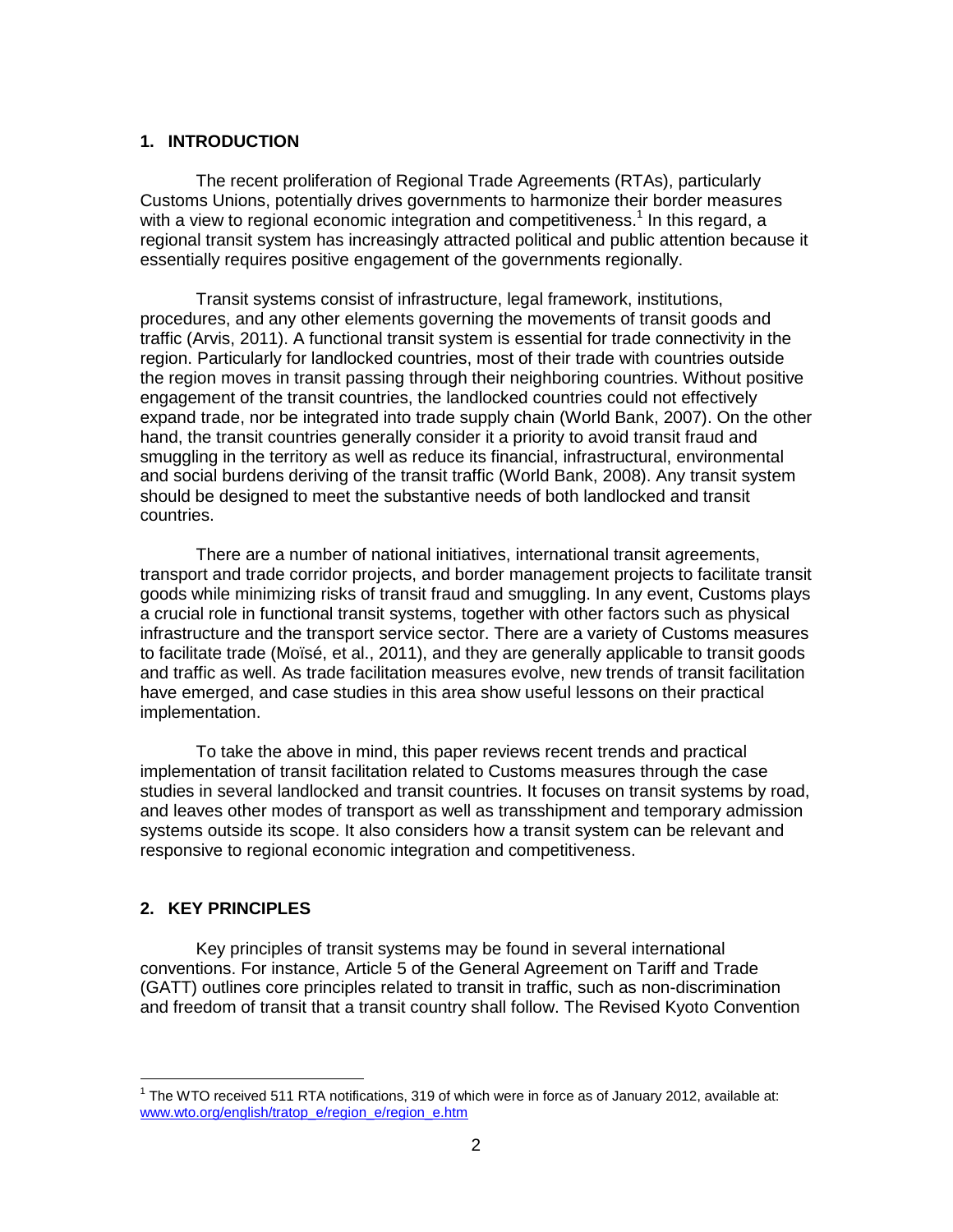$(RKC)<sup>2</sup>$ , adopted by the World Customs Organization (WCO), provides technical details on how to implement Customs transit procedures, supplemented by a large portfolio of supporting tools including RKC Guidelines and Customs Transit Compendium (WCO, 2008). The Geneva Convention<sup>3</sup> emphasizes transit facilitation such as simple and speedy treatment and harmonization of control and procedures. Taking into account other legal instruments, Arvis (2011) summarized general provisions applicable to Customs transit (Box 1).

## **Box 1: General provisions applicable to Customs transit codified by the international conventions**

# 1. General

- Freedom of transit.
- Normally no technical standards control.
- No distinction based on flag or owner origin.
- No unnecessary delays or restriction.

2. Customs diligences in transit

- Limitation of inspection.
- Exemption from customs duties.
- Normally no escort of goods or itinerary.
- No duty on accidentally lost merchandise.
- No unnecessary delays or restriction.

3. Health and safety

- No sanitary, veterinary, or phytosanitary inspections for goods in transit if no contamination risk.
- 4. Guarantees offered by the carrier
	- Declarant to choose the form of guarantees, within the framework afforded by legislation.
	- Customs should accept a general guarantees from declarants who regularly declare goods in transit in their territory.
	- On completion of the transit operation, the guarantees should be discharged without delay.

Source: Arvis (2011, *Box 17.3, p.284*)

The RKC covers two types of transit: international and national transit, while the GATT Article 5 deals with only the former (Figure 1a). The RKC defines that an international transit applies to transit movements from an office of entry to an office of exit (through transit), which occurs when the movements are part of a single transit operation crossing through the multiple territories governed by regional or international transit systems (WCO, 2004).

On the other hand, national transit applies to cases from an entry office to an inland Customs office (transit at importation); an inland Customs office to an office of exit (transit at exportation); and from one inland Customs office to another (internal transit) in the same territory (Figure 1b). Customs transit is a transport operation under Customs control, essentially followed by other Customs procedures such as import procedures for home use as in the cases of transit at importation, or exit procedures to leave the territory as in the cases of transit at exportation or through transit.

 2 The RKC is officially referred to "*International Convention on the simplification and harmonization of Customs procedures, as amended*', available at: [www.wcoomd.org/Kyoto\\_New/Content/content.html](http://www.wcoomd.org/Kyoto_New/Content/content.html)<br><sup>3</sup> The Coneye Convention is fermelly referred to "International Convention on the Hermonization of E The Geneva Convention is formally referred to "*International Convention on the Harmonization of Frontier Control Goods*", available at[: www.unece.org/fileadmin/DAM/trans/conventn/harmone.pdf](http://www.unece.org/fileadmin/DAM/trans/conventn/harmone.pdf)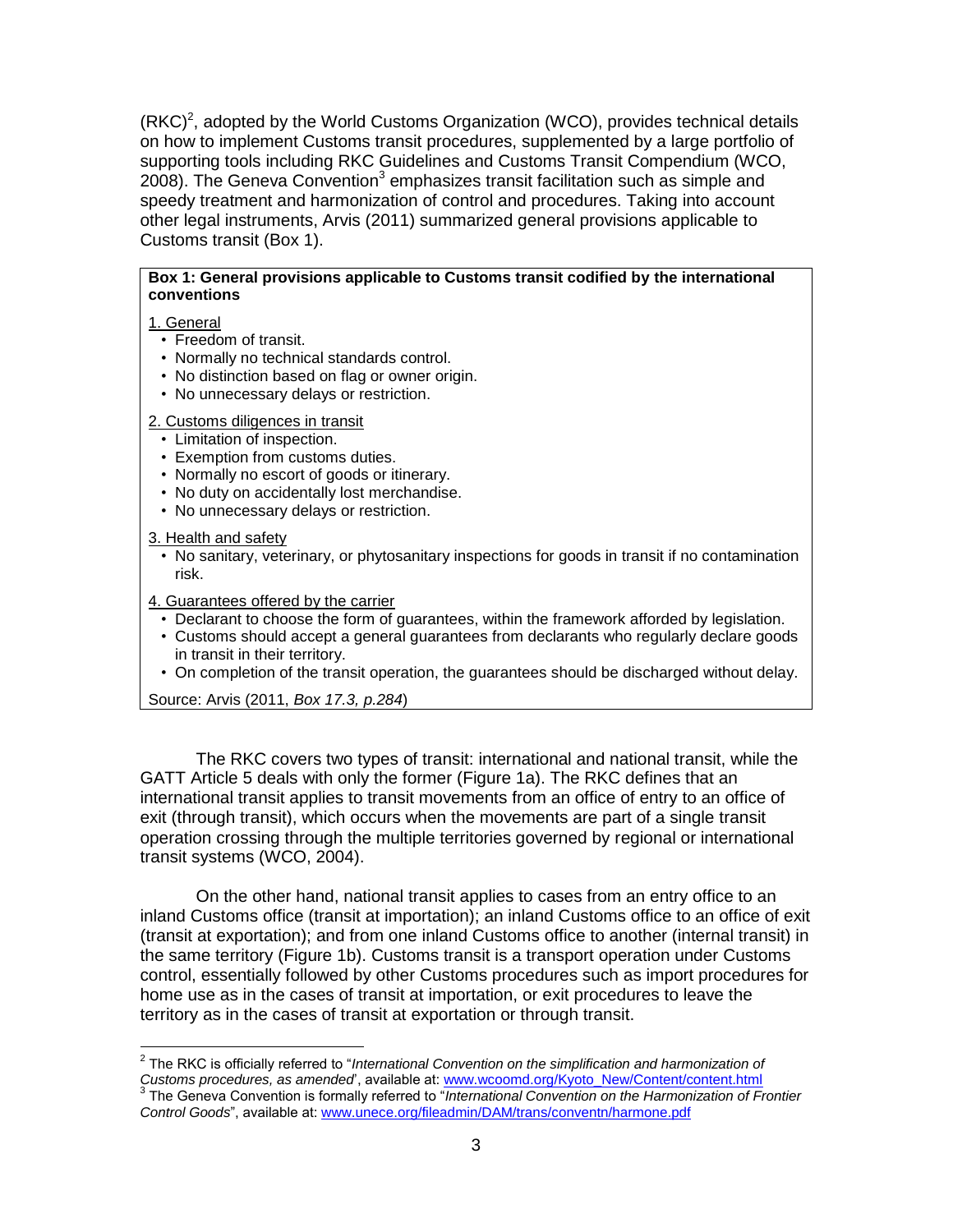

#### **Figure 1: International and National transit**

(Source) Matrang Shuhaili and Ho Lock (2012)

It is the principal who is responsible for all legal requirements during the transit operation. The principal is the owner of goods, or in most cases his representatives such as carriers (Arvis, 2011). In several cases, Customs brokers or clearing agencies as principals are legally required to lodge Customs declarations (Yasui, 2011). The RKC requires each contracting party to specify the principal for the transit operation by the national legislation. Thus, the principal can be different across countries in the region.

Comparing with import cases, Customs transit procedures should be simple to avoid unnecessary delays and costs. Information on transit goods is unchanged throughout the transit operation by road otherwise in exceptional cases. Accurate duty and tax assessment is not needed as they are temporally exempted during transit operations. Customs declarations for transit require fewer data elements than those for imports, 4 and few other regulatory agencies are involved in transit procedures reflected by little concern on technical standards as well as sanitary, veterinary and phytosanitary on transit goods if no contamination risk exists. Thus, transit goods are likely to be less frequently inspected by Customs and other regulatory agencies than in cases of import (Arvis, 2011).

## **3. CHALLENGES**

Transit systems and their practical implementation vary across countries despite shared key principles above. The TIR<sup>5</sup> is often cited as one of the most successful international transit systems (Arvis, 2011). It is applicable to transit by road and to

 4 This is confirmed by the WCO Data Model Version 3, and further information on the Data Model is available at[: www.wcoomd.org/home\\_pfoverviewboxes\\_tools\\_and\\_instruments\\_pftoolsdatamodel.htm](http://www.wcoomd.org/home_pfoverviewboxes_tools_and_instruments_pftoolsdatamodel.htm) 5 TIR stands for "*Transports Internationaux Routiers*" in French, meaning International Road Transport.

Further information on the TIR is available at[: www.iru.org](http://www.iru.org/)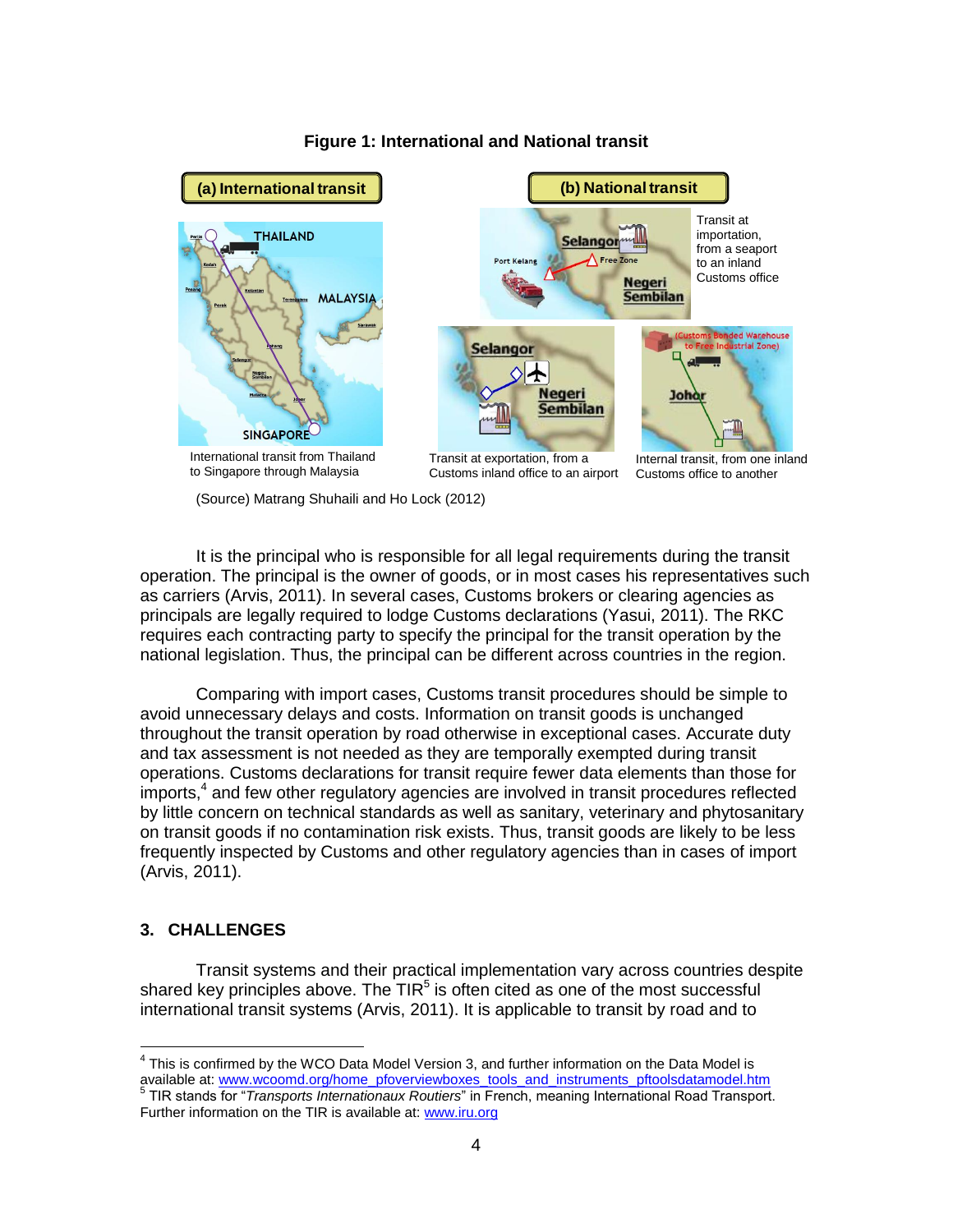multimodal transportation if a road segment is a part of it. It is operational in 57 countries in 2012. The Common Transit System $^6$  is also applicable to the goods transiting between Member States of the European Union (EU) and the European Free Trade Association (EFTA).<sup>7</sup> It is managed by the New Computerized Transit System (NCTS). Many other efforts have been made to establish regional transit systems through international agreements or in transport and trade corridor programs. However, Arvis (2011, *p.289*) evaluated that "*fully developed regional systems to date are the TIR and the European common transit system*", and continued that mainly due to the implementation difficulty "*many attempts to copy the TIR and the common transit system in developing regions have not succeeded*".

The Asia-Pacific Economic Cooperation (APEC) identified ten impediments that the private sector may face in cross-border Customs transit (APEC, 2011), seven of which are related to Customs. These seven impediments are: varying Customs documentation standards; lack of adequate IT infrastructure and inter-operable datasharing system; need for multiple financial guarantees; arbitrary administrative fees; insufficient operating hours at Customs offices; uncoordinated national Authorized Economic Operator (AEO) Programmes; and delays in screening.<sup>8</sup>

At this stage, there are a number of global or regional initiatives to address the implementation difficulties in this field. At the World Trade Organization (WTO) negotiations on trade facilitation, for example, the future provisions on transit have been discussed (WTO, 2012). The Almaty Program of Action under the framework of the United Nations (2003) addressed the special needs of landlocked countries, in which transit policy and regulatory frameworks were one of the priority policy areas. Transit facilitation measures constitute important elements in the transport and trade corridor projects supported by the World Bank, the Asian Development Bank (ADB), and other donors (World Bank, 2008; ADB, 2011; United Nations, 2003). As a result of those efforts, some of the regional initiatives have increasingly showed success stories.

Customs measures to facilitate trade such as publication of laws and regulations, standardization of documents, electronic declarations, risk management systems, advance ruling systems, and enquiry desks are generally applicable to transit traffic and goods. Most of the measures are dealt with by the RKC and the WCO's supporting tools, and have been discussed at the WTO negotiations on trade facilitation (WTO, 2005; 2012). It should be noted that cost and implementation difficulties as well as impact differ across measures and countries.

A World Bank study (2006) categorized several transit measures into three groups: those in Group 1 are considered simpler and less costly to implement, while those in Group 3 are more difficult to implement (Table 1).

 $6$  Croatia and Turkey respectively jointed the Common Transit System in July and December 2012. Further information on the Common Transit System is available at:

[http://ec.europa.eu/taxation\\_customs/customs/procedural\\_aspects/transit/common\\_community/index\\_en.ht](http://ec.europa.eu/taxation_customs/customs/procedural_aspects/transit/common_community/index_en.htm) <[m](http://ec.europa.eu/taxation_customs/customs/procedural_aspects/transit/common_community/index_en.htm)ark>m</mark><br><sup>7</sup> The EFTA Member States are Iceland, Liechtenstein, Norway and Switzerland.

<sup>&</sup>lt;sup>8</sup> The remaining three impediments are: restrictions on registration of trucks and drivers; non-tariff barriers including language communication problems, cultural differences and protectionist stances; and modernization of transport.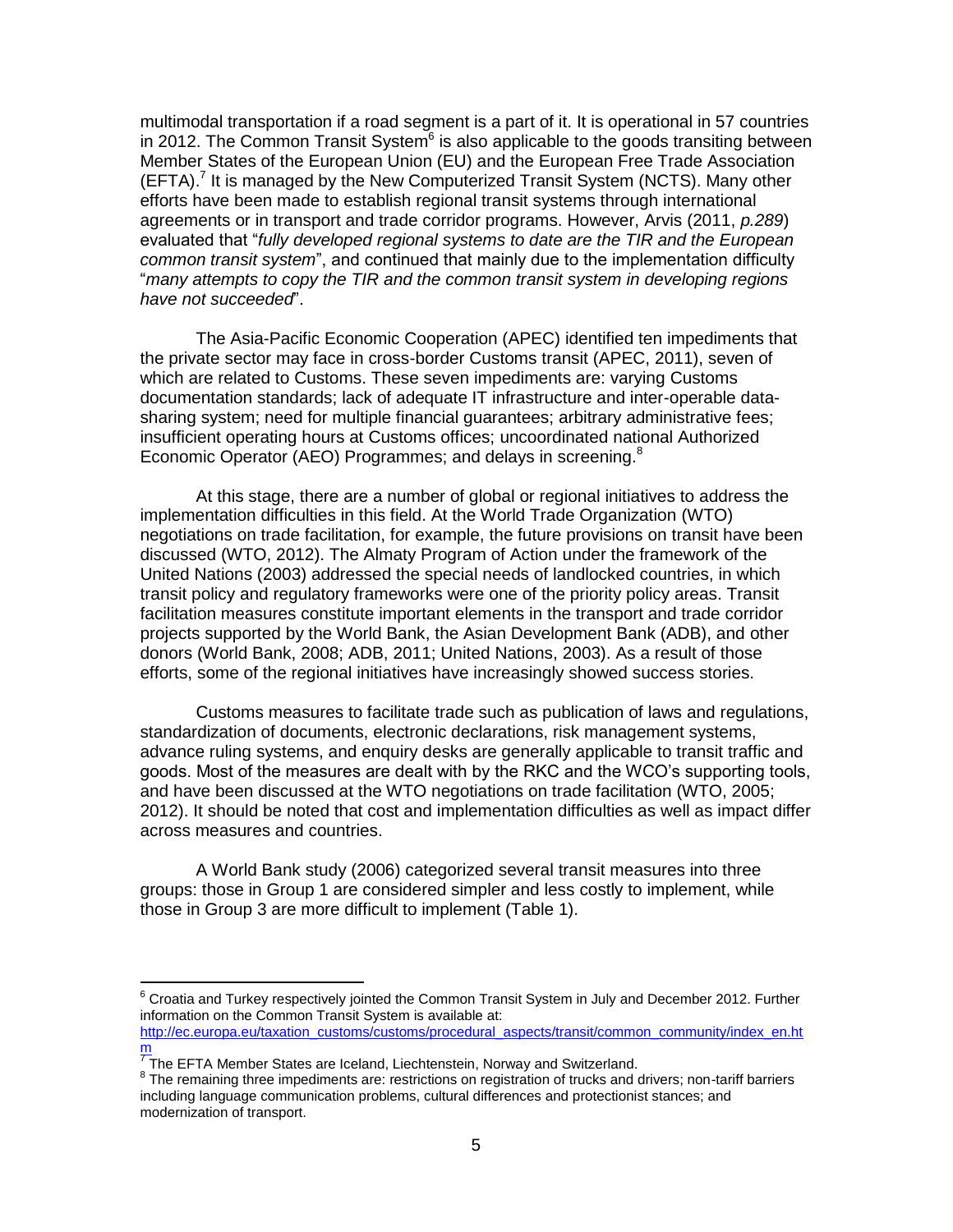|                                                                                                | <b>1990 - 11 Outogorization or transit modern co by ooot &amp; impromemental announce</b>                                                                                                                                                                                                       |
|------------------------------------------------------------------------------------------------|-------------------------------------------------------------------------------------------------------------------------------------------------------------------------------------------------------------------------------------------------------------------------------------------------|
| Group 1:<br>Those measures considered<br>simple and inexpensive to<br>implement                | • Periodic review and rationalization of fees and charges for<br>transit operations;<br>• Publication of transit related information and fees preferably<br>on the Internet;<br>• Limitation of inspection on transit goods; and<br>• Coordination of harmonization of documentary requirements |
| Group <sub>2</sub> :<br>Those measures considered<br>more complex or difficult to<br>implement | • Elimination of prescribed transit routes.                                                                                                                                                                                                                                                     |
| Group 3:<br>Those measures considered<br>significantly more difficult to<br>implement          | • Juxtaposed/One stop border stations; and<br>• Implementation of regional transit guarantee schemes.                                                                                                                                                                                           |

| Table 1: Categorization of transit measures by cost & implementation difficulties |  |  |  |
|-----------------------------------------------------------------------------------|--|--|--|
|-----------------------------------------------------------------------------------|--|--|--|

(Source) Information extracted from World Bank (2006), Table 3, *p.27*

# **4. EMERGING TRENDS**

This section reviews emerging trends of transit facilitation related to Customs measures and their practical implementation through case studies in several landlocked countries (e.g. Switzerland and Uganda) and transit countries (e.g. Jordan and Malaysia) in the following seven areas: information sharing; guarantee systems; operators with high compliance; pre-arrival information; border infrastructure; application of information technology (IT); and performance measurement.

In each area, actual rules and implementation practices for Customs transit have evolved particularly aiming to improve the efficiency and control of international transit operations. Several trade facilitation measures have been tailor-made for transit goods and traffic in order to meet the specific needs of stakeholders in the transit system. Several recent trends of Customs procedures for trade security may impact on transit procedures as well. It should be noted that the findings below should be considered as indicative due to a limited number of cases studied.

## *4.1 Information sharing*

Information sharing between Customs is significantly effective in transit procedures. It improves the efficiency of Customs transit procedures in terms of facilitation and control. As information on transit goods at departure likely remains unchanged throughout the transit operation by road, Customs are able to use it for risk assessment of goods and data reconciliation. It is necessary to have international cooperation and legal frameworks to support the stability and predictability of the system, as well as to ensure data protection of the information shared. In most cases, it has been implemented by regional transit agreements or under the framework of RTAs, particularly Customs Unions (Yasui, 2011).

Under the NCTS, for example, the Customs office of departure automatically sends data of transit declarations, results of inspections if any, and other relevant information to the Customs offices of transit and destination as indicated in its itinerary, i.e. a "*push*" system (European Commission, 2004; Yasui, 2011). With reviewing the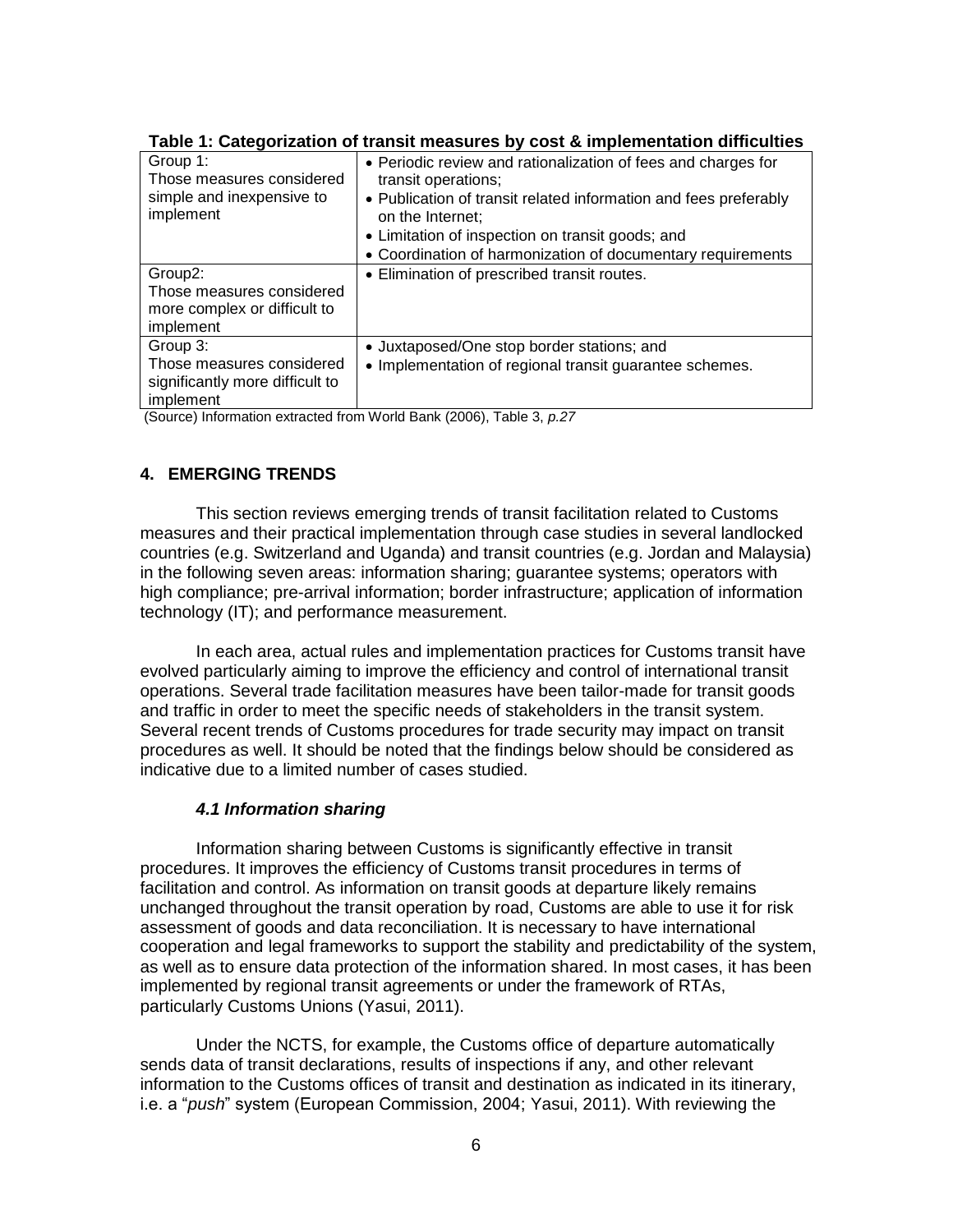information, the Customs officers are able to identify high risk cargoes before arrival. When arriving at the Customs offices, drivers submit the paper-based transport documents concerned to Customs. The Customs officers reconcile the transport documents with the information in the system. If there are discrepancies, they may take further examinations or inspections (Figure 2).



**Figure 2: Operational flows of the New Computerized Transit System (NCTS)**

(Source) Yasui (2011, *Fig.1.2, p.11*)

Uganda, as a member of the East African Community (EAC)<sup>9</sup>, has shared export/re-export and transit information bilaterally with other EAC members through the Revenue Authorities Digital Data Exchange (RADDEx) system. Under the system, the Customs officers in Uganda may retrieve data from the system where necessary for targeting and profiling the goods prior to arrival i.e. a "*pull*" system (Yasui, 2011). They may reconcile the retrieved data with the corresponding electronic declarations lodged at the Customs offices. Registered clearing agents in Uganda are also able to access information in the system. The EAC members have been developing a single regional system called RADDEx 2.0 by harmonizing the existing bilateral information sharing systems (USITC, 2012).

It was reported that the RADDEx system covered 95% of the transit goods moving from the Mombasa seaport, Kenya to Kampala, Uganda in 2009 (Yasui, 2011). The average time required for release at a Ugandan border post was estimated at 3 hours in 2010, reduced from 3-4 days before the introduction of the system. The system enables Customs to follow outstanding export/re-export and transit transactions. Through the risk assessment and data reconciliation, many fraud cases were detected. With the RADDEx data, the clearing agents in Uganda have also saved time and cost to lodge the corresponding transit or goods declarations because they can use most data elements retrieved from the system for the declarations as they are.

<sup>&</sup>lt;sup>9</sup> The EAC members are Burundi, Kenya, Tanzania, Rwanda, and Uganda.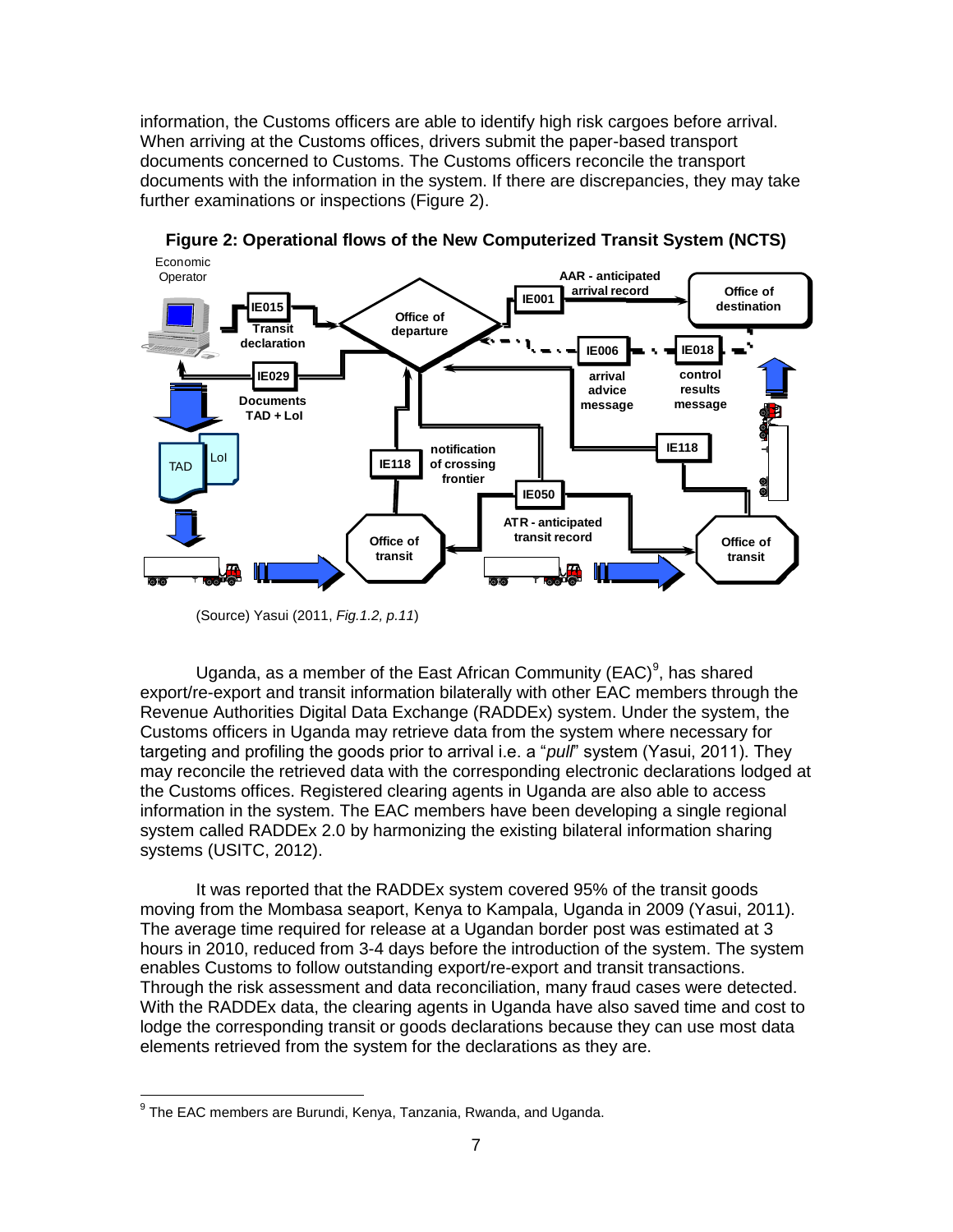

**Figure 3: Operational flows of RADDEx between Kenya and Uganda**

(Source) Yasui (2011, *Fig.4.2, p.26*)

#### *4.2 Guarantee systems*

Managing guarantees is an essential part of transit systems. A transit guarantee system ensures that Customs duties and taxes suspended during transit operations are covered in cases where they have to be paid. It is furnished to initiate a transit operation by the principal in a form of a bond by a bank or insurance/voucher by a guarantor, etc., and released when the transit operation ends. For a regional transit system, a regional guarantee system is more efficient than a chain of national guarantee systems (Arvis, 2011). It was pointed out that one of the successful factors of the TIR transit system rests on its multinational guarantee system. The regional guarantee system is also used by the Common Transit System in the European region (European Commission, 2004).

Although regional or multinational guarantee systems are recommended, several Customs measures related to guarantees may be nationally implemented to make the transit operation efficient. With a comprehensive guarantee covering multiple transit operations for a certain period, for example, a regular transit operator is able to save the administrative cost of furnishing and retrieving the guarantee for each transit operation. An automatic release of guarantees is another measure to reduce the cost for the business. In Uganda, a transit guarantee is automatically released through the RADDEx system immediately when the corresponding transit operation ends (Yasui, 2011). A transit guarantee may be fully or partly exempted depending on the risk of goods. Malaysia Customs requires the principal to furnish guarantee only for high risk transit goods (Mattrang Suhaili and Ho Lock, 2012).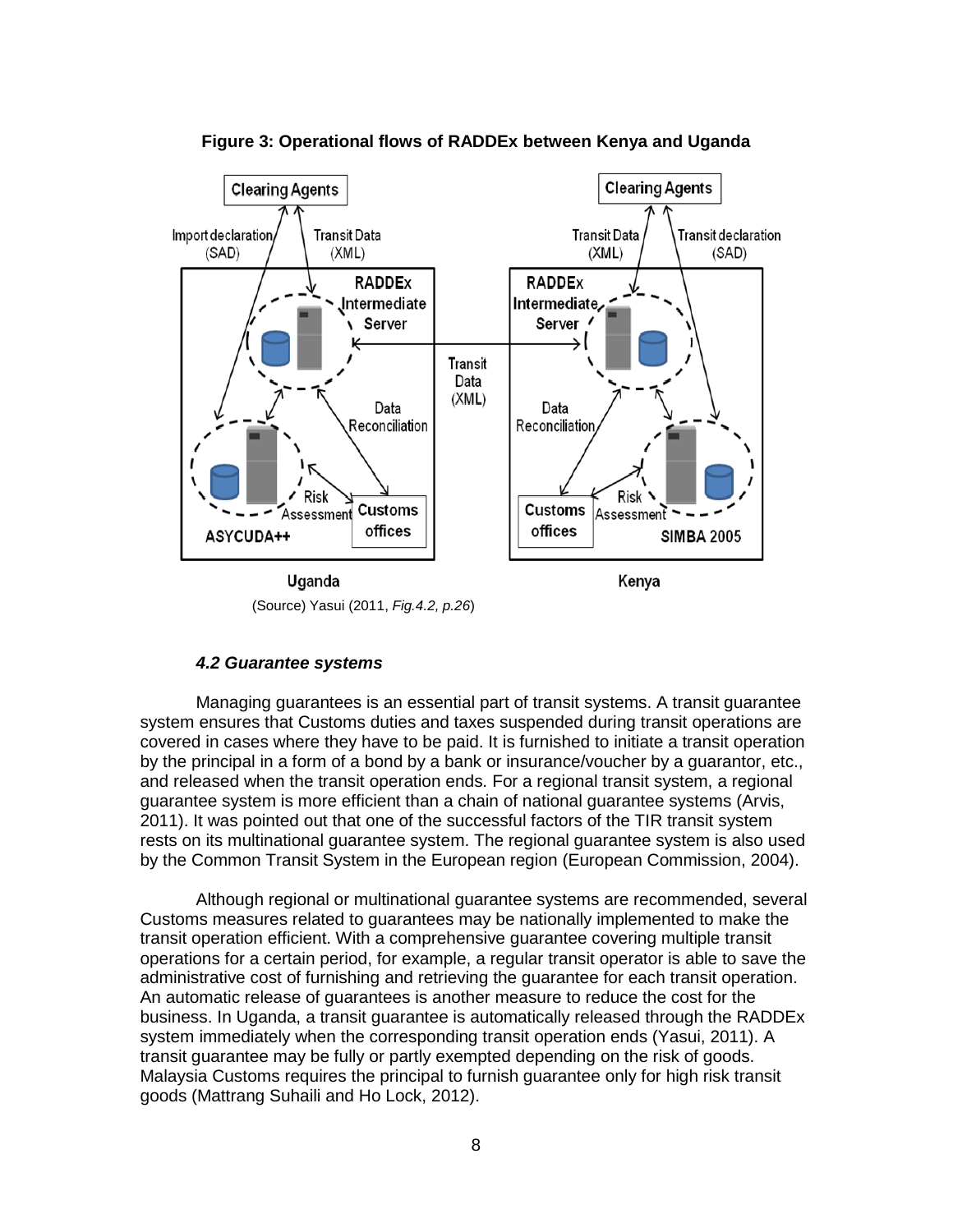## *4.3 Pre-arrival information*

One of the recent trends of Customs procedures for trade facilitation and security is to assess the risk of goods as early as possible along trade supply chains. Customs are able to facilitate low-risk goods, while focusing on high-risk goods. To this end, a number of Customs have introduced a legal requirement on the electronic admissibility information prior to arrival of goods particularly for security purposes. The rule applies to all goods brought into or out of the territory regardless of final destination, including transit goods.

The EU has implemented the electronic prior notification rule since January 2011. As for the transit goods brought into the EU territory by road, an entry summary declaration or a transit declaration containing safety and security data has to be lodged at least one hour before arrival.<sup>10</sup> Although Switzerland is a third country, the transit goods between the EU and Switzerland have been waived from the rule, due to the bilateral agreement that mutually recognizes the equivalence of the respective security standards after Switzerland introduced the same rule as the EU's against the goods brought into and out of its territory.<sup>11</sup> As a result, the new rule has little impact on the movements and procedures on transit goods between the two parties.

## *4.4 Operators with high compliance*

Another trend in trade facilitation and security is to assess the compliance and security management risk of economic operators (e.g. as importers, exporters, customs brokers, and carriers). Customs are able to facilitate the goods treated by low-risk operators, while concentrating on the goods treated by others. A number of Customs have been operating AEO programs. The AEO concept was developed in the WCO SAFE Framework of Standards<sup>12</sup>, based on the RKC's provision on authorized persons. Polner (2012) summarized the scope, benefits and other relevant information of 24 AEO operational programs.

A concept of authorized operators is not new in transit systems. Based on the concept on the authorized persons, the RKC stipulates provisions of authorized consignor and consignee for those with having high compliance and satisfying conditions specified in the national legislation for the transit purposes in its Specific Annex. The RKC Guideline provides the examples of benefits for the operator accrued to the authorized status. The possible benefits for the business include: a full or partial waving of transit guarantees; fewer data elements in transit declarations; Customs clearance at the operator's domicile; and less frequency of inspections by Customs and other regulatory bodies. Under the NCTS, for example, an authorized consignor can initiate a transit operation at his premise, and an authorized consignee can terminate the transit operation at his premise, amongst others (European Commission, 2003).

 $10$  Further information on EU's Security Amendment to the Customs Code and Procedures is available at: [http://ec.europa.eu/ecip/security\\_amendment/procedures/index\\_en.htm](http://ec.europa.eu/ecip/security_amendment/procedures/index_en.htm)

<sup>&</sup>lt;sup>11</sup> Further information on the Agreement on goods controls and customs security between Switzerland and the EU is available at[: www.ezv.admin.ch/zollinfo\\_firmen/verzollung/02302/index.html?lang=en](http://www.ezv.admin.ch/zollinfo_firmen/verzollung/02302/index.html?lang=en)  $12$  Further information on the SAFE Framework of Standards is available at:

[www.wcoomd.org/home\\_pfoverviewboxes\\_safepackage.htm](http://www.wcoomd.org/home_pfoverviewboxes_safepackage.htm)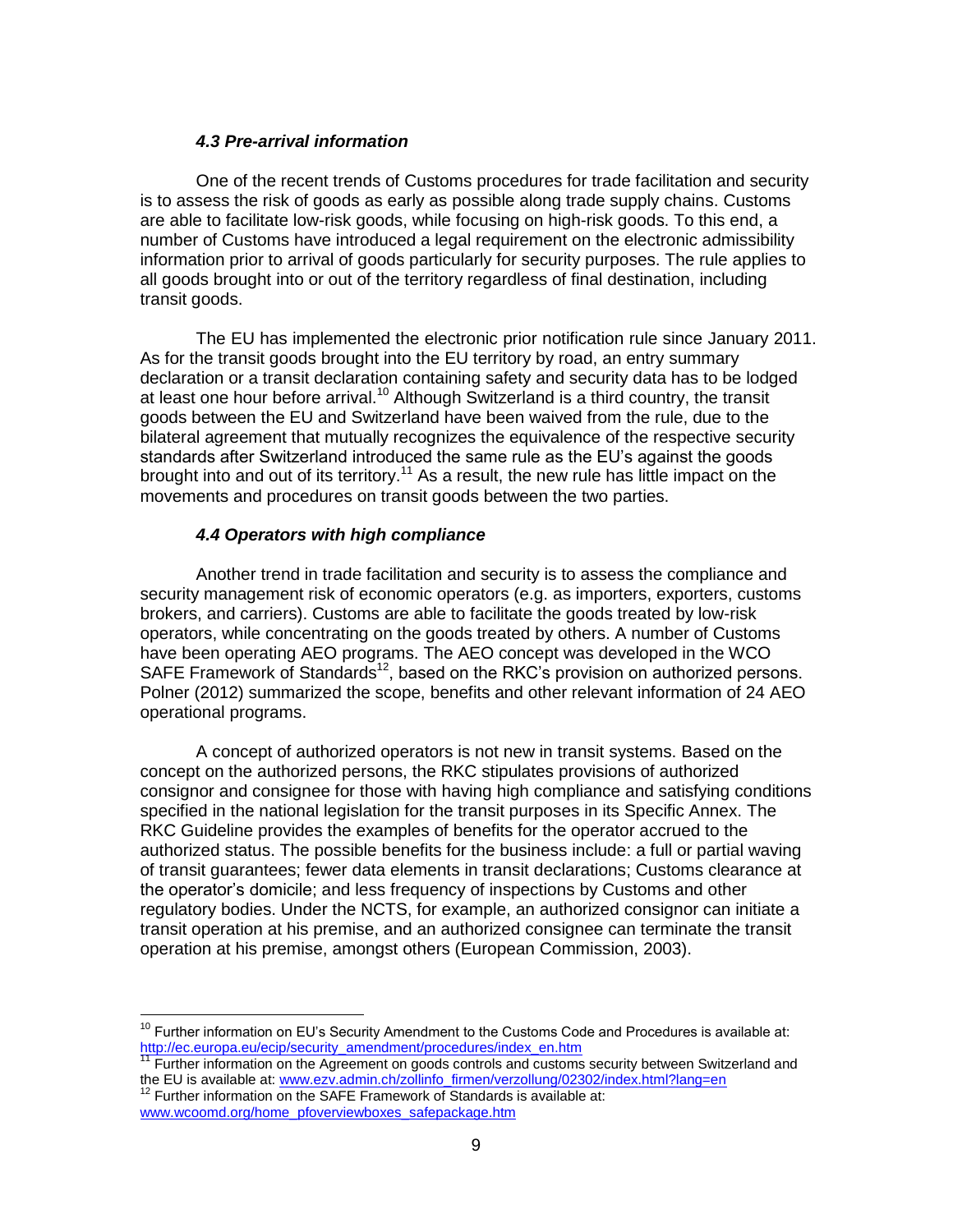One of the challenges in the authorized status for transit is how to coordinate benefits as well as accreditation process between the authorized consignor/consignee program and the AEO program. Since transit traffic is subject to security requirements as observed above and possibly other regulatory controls, the two programs for transit goods and traffic should be coordinated. However, it was identified that only a few programs cover transit goods (Polner, 2012). In addition, there is no evidence of such coordination in the countries surveyed in this paper.

Another challenge is how to mutually recognize AEO status or develop a regional AEO program to provide seamless transit operations in the region. In a transit operation under a chain of national systems, the principal for transit may be different across countries. Scope, accreditation process and benefits of the AEO status may also vary across the programs. The EAC members have been developing a regional AEO program (WCO, 2011a), which is expected to provide regional harmonization of the authorized status in the transit system.

#### *4.5 Border infrastructure*

Border infrastructure is an important element to reduce border congestion. For example, at the land-border facility with a first-in-first-out arrangement, trucks have to wait in a queue at the border. It was reported that waiting time in queues is the most common and time consuming delay in transport trade corridors (CAREC, 2011). As such, the WTO negotiations on trade facilitation (WTO, 2012) are considering a specific proposal that "*Members are encouraged to make available, where practicable, physically separate infrastructure (such as lanes, berths and similar) for traffic in transit.*"

It is reasonable to consider specific infrastructure for transit at the border point where a large volume of transit traffic is crossing. Separate transit lanes, independent Customs transit offices, and special zones dedicated to transit could serve as possible solutions. With such infrastructure, trucks are able to bypass the clearance queue at borders so as to save time when crossing the border. In addition, the efficiency of transit procedures is enhanced because the staff and the facility specialize in transit. Moreover, it appears easier to design a coordinated border management system dedicated to transit in a form of the juxtaposed office or one-stop-border post (OSBP), considering the unique characteristics of transit road transportation.

For example, at the Basel border crossing point between Germany and Switzerland, the Customs offices of both countries for transit procedures are located in a same building on the German territory (Yasui, 2011). It is a juxtaposed office designed in accordance with the bilateral agreement. Customs is the only agency physically stationed at the office, and delegated from other regulatory agencies to conduct the first regulatory check of transit goods crossing the border. Another juxtaposed office for transit is found at Chiasso between Italy and Switzerland. Swiss Customs has encouraged the carriers to take transit procedures at the border, while taking clearance procedures at inland Customs terminals. As a result, most trucks crossing the border are in transit. Similarly, most goods passing through the OSBP at the Rwandan border with Uganda are in transit. According to Rwandan laws and regulations, transit entry procedures must be taken for all goods inbound to Rwanda otherwise in exceptional cases (Yasui, 2011). For clearance for home use, the transit goods must be transported to Kigali, the capital of Rwanda, about 100 km away from the border.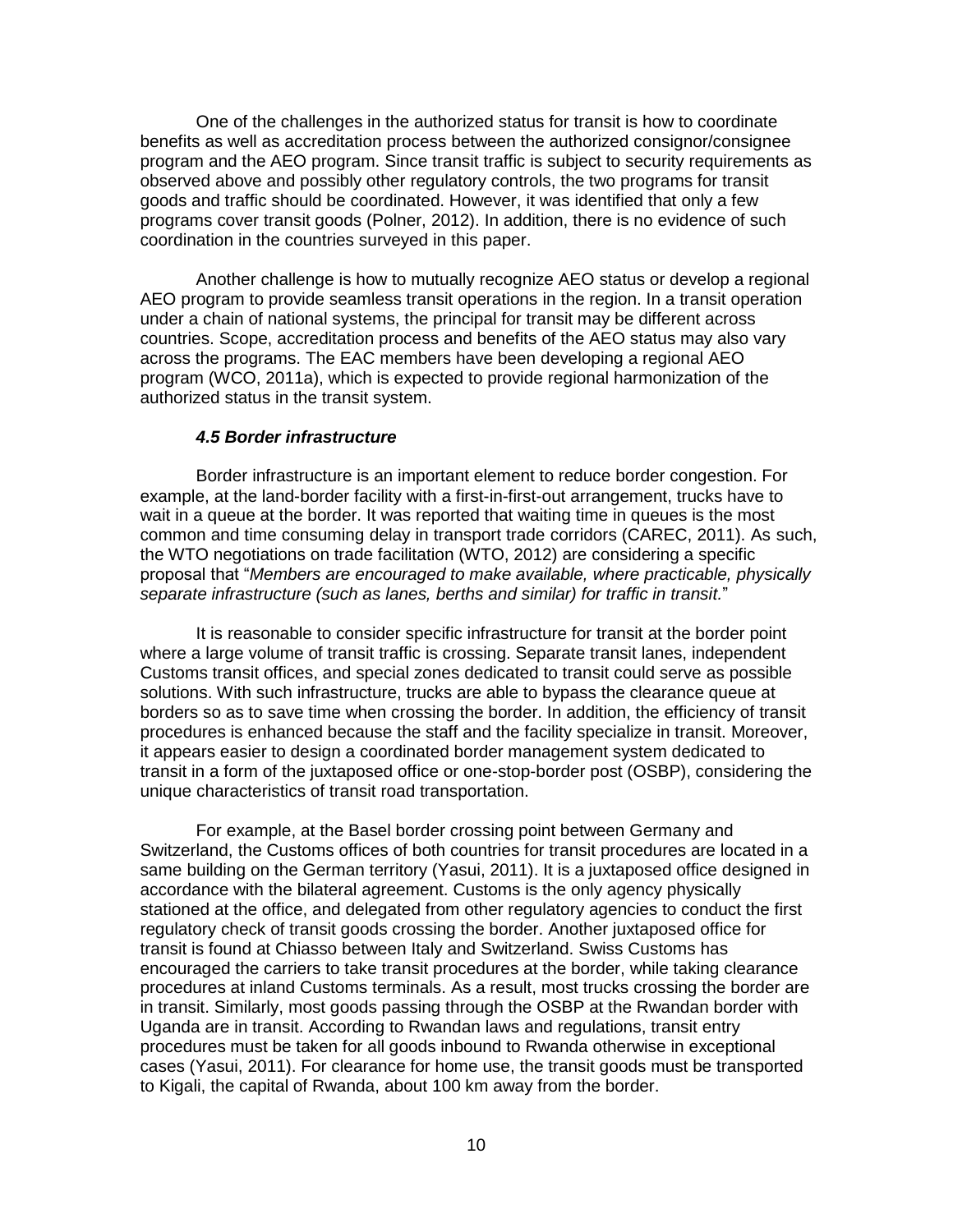## *4.6 Application of Information Technology*

Currently, Customs transit declarations in many countries can be made electronically for example under the transit module of ASYCUDA.<sup>13</sup> Furthermore, modern IT tools such as Global Positioning System (GPS)-based monitoring systems and radio frequency identification (RFID)-based automated cargo identification systems made it possible to track and trace the movements of transit goods en route. Such systems improve the visibility and connectivity of the trade supply chain (APEC, 2012). From the Customs perspective, the tracking and tracing system is an effective tool to improve Customs control during transit operations, instead of current practices such as frequent inspections en route, mechanical Customs seals, Customs convoys, and high guarantees.

Malaysia has initiated the Security and Trade Facilitation system as a part of the comprehensive Economic Transformation Program in 2011 (Matrang Suhaili and Ho Lock, 2012; Lee Cheng Suan, 2010). With the RFID seals affixed to containers at departure, all transit information including tempering the seals is automatically retrieved each time when the transit truck with the containers passes through the Customs checkpoints. It leads to totally paperless checkpoints with automatic release at destination if all requirements are met. It was reported that the RFID infrastructure costs US\$15 million, and in return it was estimated that the system would generate US\$202 million in gross national income and create about 400 jobs (Morden, 2011). Its trial in 2011 showed that the system saved 47 minutes per container on average with the autoclearance. A company participating in the trial considered that the system demonstrated a potential to reduce Customs clearance time by 50%.

Jordan Customs has implemented the electronic transit tracking system since 2008 (Aref Alfitiani, 2010; 2012). At departure, a GSP tracking unit is installed on the transit truck, and connected wirelessly with two or more e-seals which are affixed to the truck and the container. The system monitors the movements of the truck en route in real time through GSP satellite signals. An alarm is activated if an anomaly is detected, for example, the truck diverting from the pre-assigned route, or any tempering or illegal opening of the container. In this case, the mobile team is expected to catch the truck in less than 30 minutes for investigation. The driver returns the set of device when the transit operation ends. At departure, drivers can choose whether using the trucking system with paying a fee US\$30 per truck, or the Customs convoys with waiting hours or sometimes staying overnight. Nearly 100% transit trucks chose using the system in 2011. As a result, the average waiting time at borders reduced from 8 hours to few minutes; transit time reduced along a transit route by more than 60%; truck congestion at borders disappeared; transit traffic across Jordan grew by more than 80%; and the number of smuggling cases during the transit operation reduced.

## *4.7 Performance measurement*

 $\overline{a}$ 

Performance measurement is a useful tool to demonstrate the effectiveness of trade systems and identify its bottlenecks. Corridor performance measurement mostly

 $13$  ASYCUDA (Automated System for Customs Data) is a computerized customs management system, developed by the UNCTAD, and introduced in more than 80 economies. Further information on ASYCUDA is available at[: http://www.asycuda.org](http://www.asycuda.org/)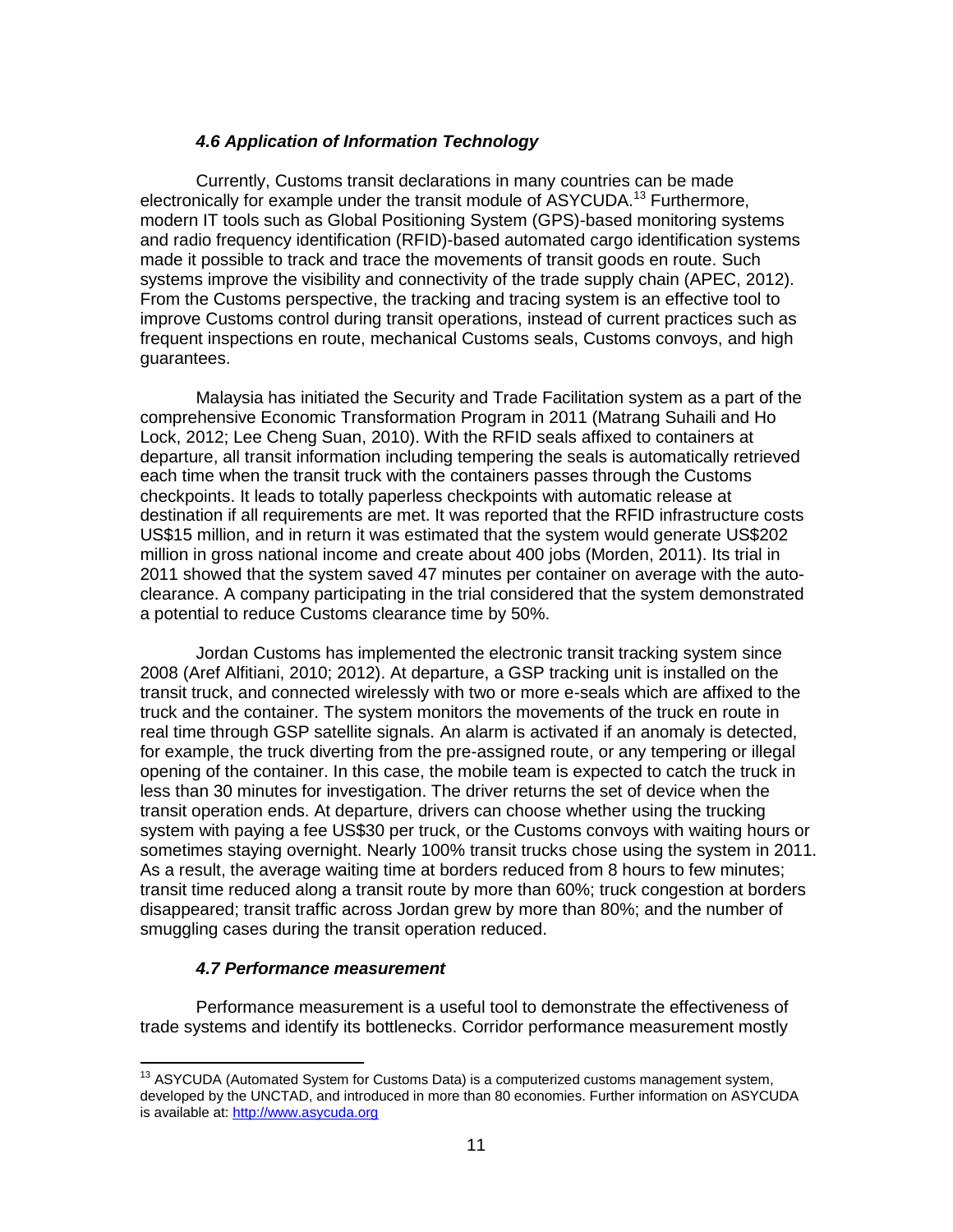includes indicators on cost and time of the goods traveling along the corridors. Some of the corridor performance indicators are regarded to measure the effectiveness of the transit system concerned if transit traffic accounts for substantial part of the corridor transportation. The United Nations Economic and Social Commission for Asia and the Pacific (UNESCAP) developed a model to measure the corridor performance in terms of cost and time, while the United States Agency for International Development (USAID) developed software to identify the inefficiencies in port and logistics chains (Arvis, 2011).

The Central Asia Regional Economic Cooperation (CAREC) annually measures and monitors performance of each of the six corridors in the Central Asian region (CAREC, 2011). Transit traffic constituted a majority of road transport used for the 2011 report. The report indicated time, cost and speed when a truck moved along each corridor (Table 2). For example, the time to clear/release at a border point was between 4.9 and 8.6 hours for the six CAREC corridors in 2011. It also indicated that stop activities en route (such as customs release and clearance, inspections, loading/unloading, and police checkpoints) accounted for 43% of trucks' total travel times along the corridors.

| <b>Performance indicators</b>                                                  | Lowest* | <b>Highest</b> * | Overall* |
|--------------------------------------------------------------------------------|---------|------------------|----------|
| Time to clear/release a border crossing point<br>$(in hour)**$                 | 4.9     | 8.6              | 6.2      |
| Cost incurred at border crossing<br>clearance/release (in US\$)                | 91      | 201              | 148      |
| Cost incurred to travel a corridor section (in<br>US\$, per 500km, per 20 ton) | 679     | 1,663            | 1,055    |
| Speed to travel on CAREC corridors, without<br>delay (in kph)***               | 19.4    | 29.9             | 24.5     |
| Speed to travel on CAREEC corridor, with<br>delay (in kph)****                 | 30.5    | 52.1             | 43.0     |

#### **Table 2: Performance indicators of the CAREC six corridors in 2011**

Each represents the lowest, the highest and average figures (in means by road) among the six CAREC corridors.

\*\* "*Release*" is added to the original description.

\*\*\* "*Speed without delay*" is the ratio of distance travelled to the time spent by a vehicle in motion between origin and destination (actual travelling time)

\*\*\*\* "*Speed with delay*" is the ratio of distance travelled to the total time taken to traverse the entire journey including transit time as well as spend on stop activities

(Source) Information extracted from CAREC (2012, *p.5*)

In the eastern African region, a study in 2009 showed that it took 21.6 days on average from goods entering into the Mombasa seaport, Kenya by sea and internationally transiting to the inland Customs terminal in Kampala, Uganda, and finally cleared at the terminal (World Bank, 2010; USITC, 2012). At the port facility in Mombasa, it took 7.5 days to release the goods for the international transit operation. It took 1.5 days for transit procedures at the border between Kenya and Uganda, and 3 days to clear the goods at the Kampala terminal. Thus, the border procedures in total accounted for 55% of the time taken for the entire journey along the corridor.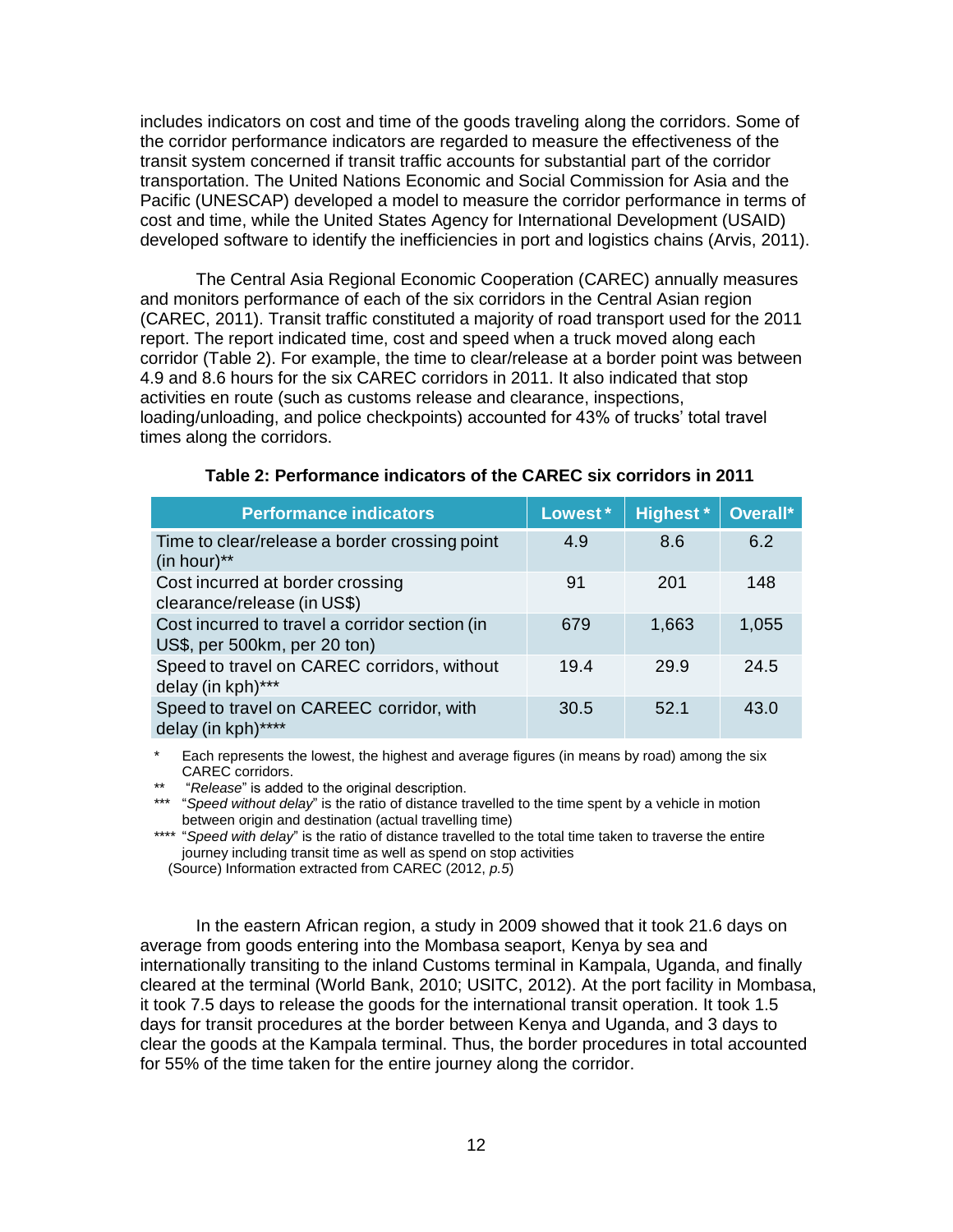

**Figure 4: A container transported from the Mombasa seaport to Kampala Inland Terminal**

(Source) World Bank (2010, *Figure 19, p.21*)

The Time Release Study (TRS) Guide Version 2 developed by the WCO can be used to measure the time of each step and intervention of international transport and trade corridors (WCO, 2011b). In accordance with the Version 2, the EAC conducted a pilot TRS in 2012 for part of the northern corridor in both directions between the Mombasa seaport and the inland Customs terminal in Kampala (Matsuda, 2012). It measured the time required for each step and intervention in the entire road transport, including that for Customs procedures, immigration procedures, and interventions at weight bridges. Considering that it was successfully completed, the EAC plans to conduct TRS for other corridors in the region.

#### **5. IMPACT ON REGIONAL ECONOMIC INTEGRATAION AND COMPETITIVENESS**

First of all, transit facilitation may enhance regional competitiveness through the economic development and competitiveness of individual countries in the region. A functional transit system reduces the cost and time for a landlocked country to trade with the countries outside the region (World Bank, 2006). A transit country also gains from transit facilitation (World Bank, 2008). The cost of providing transit service rendered in the territory may be recovered by transit fees and charges as the volume of transit traffic increases. Investments to improve the Customs transit service, infrastructure, and the transport service for transit may contribute to the development of supply chain security and facilitation. Transit facilitation helps to elevate the transit country as a logistic and trading hub. In order to show the effectiveness of the system, it is effective to use performance indicators such as actual time required for release measured by TRS.

In addition, transit facilitation may support regional economic integration and competitiveness through the increased intra-regional trade. It enhances smooth movements of transit goods between neighbouring countries (e.g. Kenya and Uganda) as well as non-neighbouring countries (e.g. Kenya and Rwanda) in the region. Under the framework of a functional transit system, transit goods cross a number of borders more rapidly and cost-efficiently, and the principal for transit has an option that the goods are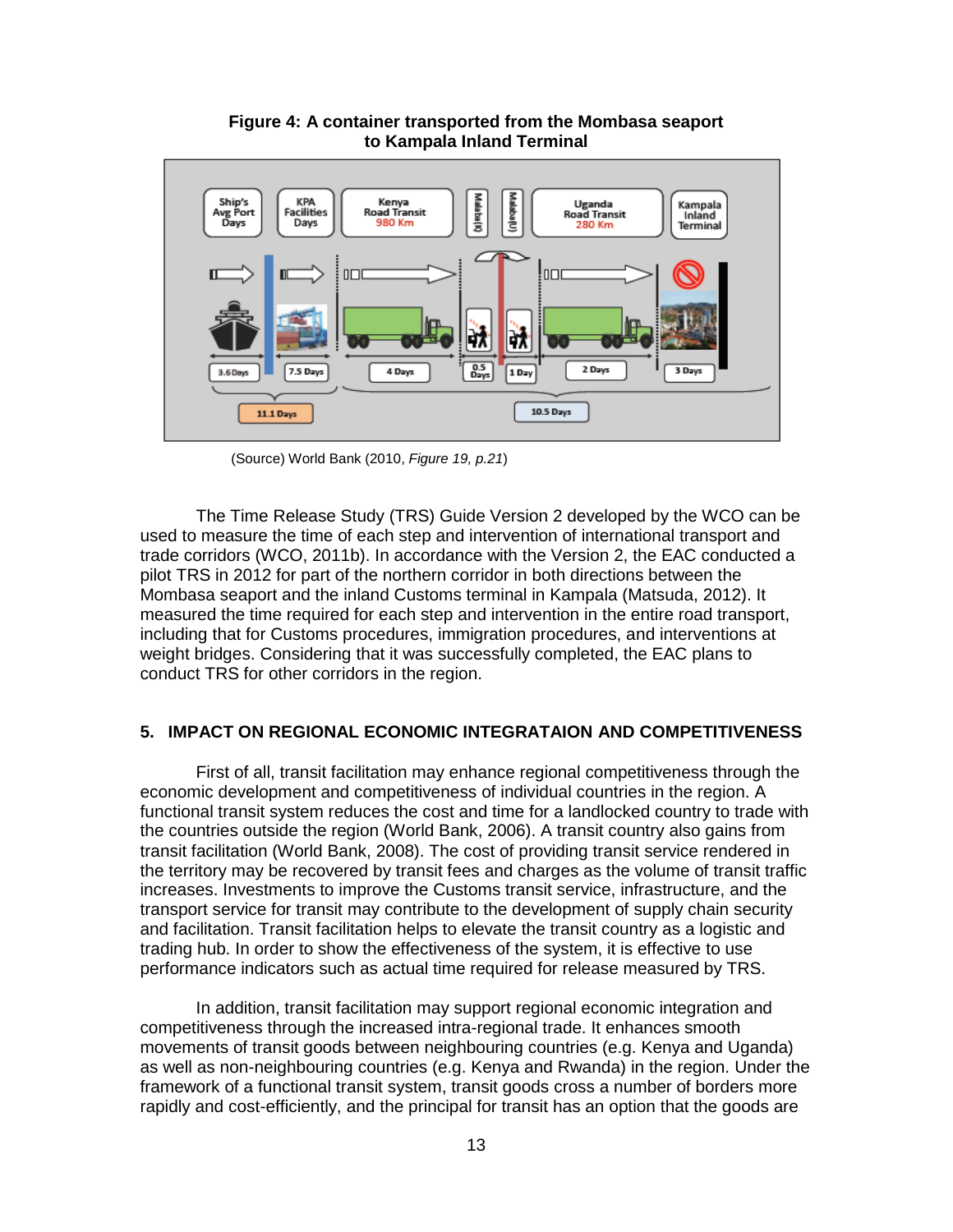cleared for import and export at the inland Customs terminals. The increased intraregional trade may lead to the development of a regional trade supply chain.

Moreover, transit facilitation may play an important role in a regional production network, leading to further regional economic integration and competitiveness. With the transit system, export processing zones (EPZs) are not necessarily located at borders.<sup>14</sup> Manufacturers in the EPZs may obtain parts, materials, etc without paying duties and taxes in transit from the countries inside and outside the region. Finished or semifinished goods produced using the parts and materials in the EPZs may be transported in transit to the destination country. The more trade and production activities take place in the EPZs, the more foreign direct investment and job creation are expected (Engman, et al., 2005). As such, combined with the EPZ, a regional transit system may effectively contribute to the development of a regional production network, and further the integration into the global supply chain.

Furthermore, transit facilitation may be a driver of regional economic integration. Most transit facilitation measures essentially require international legal frameworks to ensure administrative cooperation and coordination among Customs. Case studies showed that several measures could be implemented nationally; however they may generate greater impact when implemented internationally. RTAs, particularly Customs Unions, may appropriately provide such a legal framework that all countries in the region follow in a harmonized way.

Last but not least, the successful implementation of transit facilitation may be a stepping stone to harmonization of other trade facilitation measures in the region, leading to further regional economic integration and competitiveness. Several measures for transit facilitation are simple and inexpensive to implement comparing with those for general trade facilitation, considering unique characteristics of transit systems. Case studies indicated that it is a good option to start simple transit facilitation measures before implementing complicated trade facilitation measures at the regional level.



#### **Figure 5: Five paths of transit facilitation for regional economic integration**

<sup>&</sup>lt;sup>14</sup> See IDE-JETRO (Institute of Developing Economies- Japan External Trade Organization) and WTO (World Trade Organization), 2011 for further information on EPZs.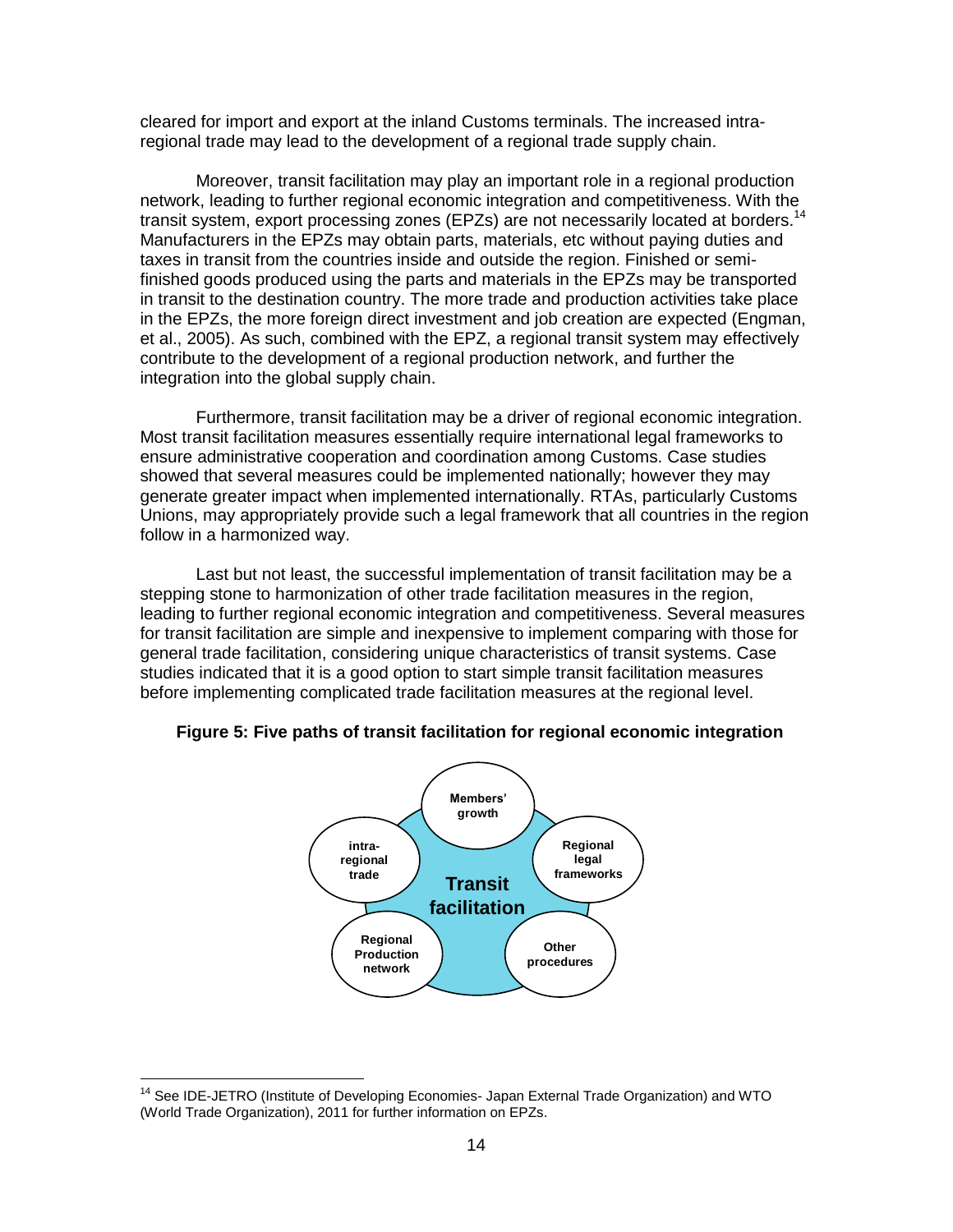#### **6. CONCLUSION**

A transit system has increasingly attracted political and public attention as a means of strengthening regional economic integration and competitiveness. Customs plays an important role in functional transit systems. Customs measures to facilitate trade are generally applicable to transit goods and traffic. As the trade facilitation measures evolve, new trends of transit facilitation have emerged. Through case studies of several landlocked and transit countries, emerging trends and their practical implementation of transit facilitation related to Customs measures were reviewed in seven areas: information sharing; guarantee systems; operators with high compliance; pre-arrival information; border infrastructure; IT application; and performance measurement.

A transit system is relevant and responsive to regional economic integration and competitiveness. Its impact may be enhanced if it is intentionally implemented in a harmonized way in the region. While benefiting both landlocked and transit countries, it may contribute to intra-regional trade growth, leading to the development of regional supply chains and regional production networks. It may also strengthen ties between countries in the region as a driver to develop a legal framework under the RTAs, particularly Customs Unions. In addition, its successful implementation may be a stepping stone to harmonization of other Customs measures to facilitate intra-regional trade.

Finally, in order to make transit systems functional, all stakeholders in public and private sectors are required to respect the system, understand its effectiveness, and more importantly cooperate and make every effort to implement it. To this end, case studies provide useful lessons of their practical implementation, and thus more case studies on transit facilitation should be analyzed in the future.

> \* \* \*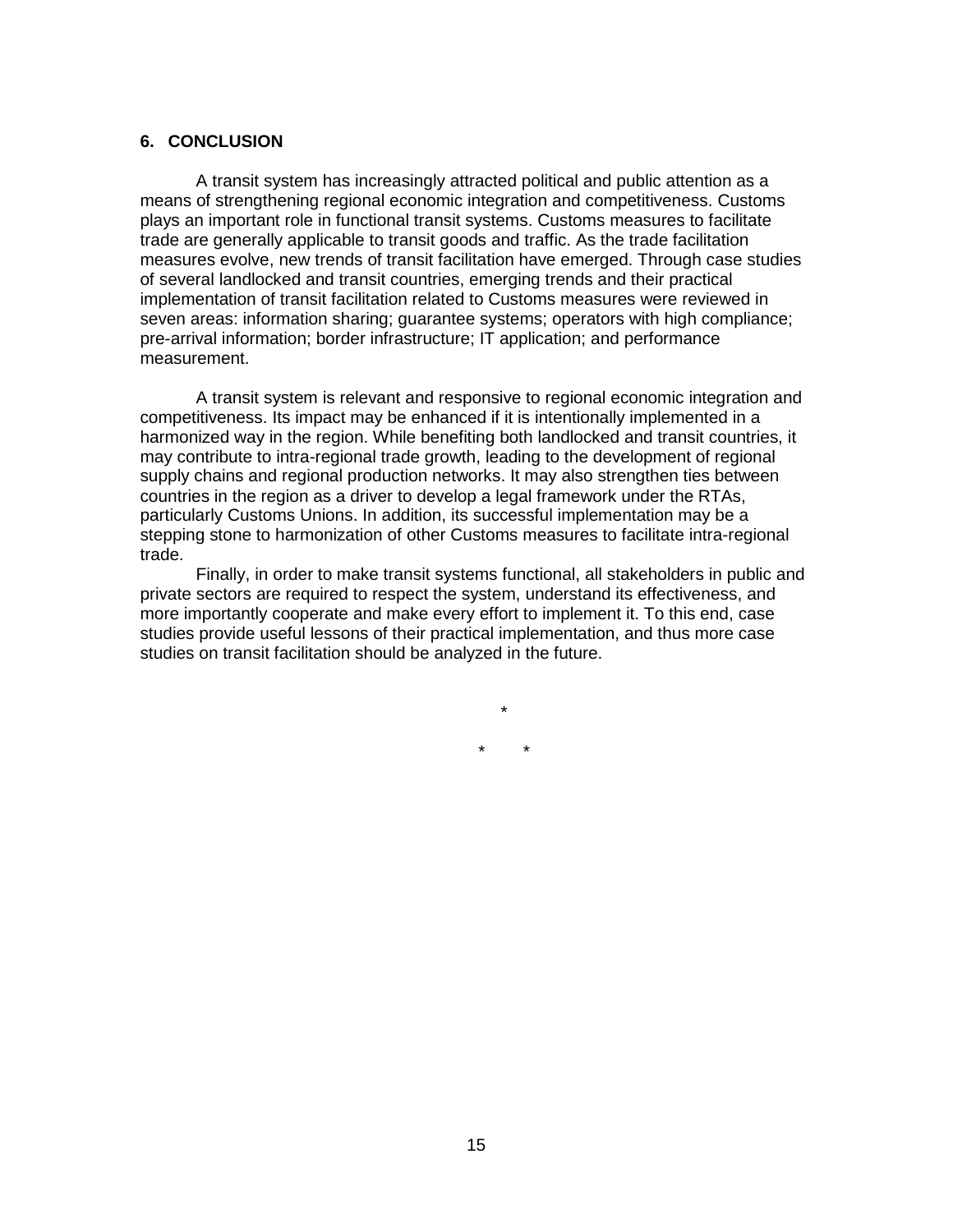# **REFERENCES**

- ADB (2011), *Greater Mekong Subregion Cross-Border Transport Facilitation Agreement: Instruments and Drafting History*, Manila, November 2011, available at: [www.adb.org/publications/gms-cbta-instruments-and-drafting-history](http://www.adb.org/publications/gms-cbta-instruments-and-drafting-history)
- APEC (2011), *Addressing Impediments in Cross-border Customs Transit (In support of APEC Supply-Chain Connectivity Initiative (SCI): Chokepoint 8)*, 2011/SOM2/CTI/012, Second Committee on Trade and Investment Meeting, May 2011, United States, available at:<http://aimp.apec.org/MDDB/default.aspx>
- \_\_\_\_ (2012), *Towards Reliable Supply Chains*, Annex B of 2012 APEC Ministerial Meeting Joint Statement, September 2012, Vladivostok, Russia, available at: [www.apec.org/Meeting-Papers/Ministerial-](http://www.apec.org/Meeting-Papers/Ministerial-Statements/Annual/2012/2012_amm/annex-b.aspx)[Statements/Annual/2012/2012\\_amm/annex-b.aspx](http://www.apec.org/Meeting-Papers/Ministerial-Statements/Annual/2012/2012_amm/annex-b.aspx)
- Aref Alfitiani (2010), "*Jordan's electronic transit monitoring and facilitation system*", World Customs Journal, Volume 4, Number 2, p.79-88, September 2010, Canberra, available at: [www.worldcustomsjournal.org/index.php?resource=24](http://www.worldcustomsjournal.org/index.php?resource=24)
- \_\_\_\_ (2012), *Electronic Transit Tracking and Facilitation System (Jordan model)*, presented at WCO Technology and Innovation Forum, Kuala Lumpur, 5-9 March 2012, available at: [www.wcoomd.org/event\\_cal2012\\_overview\\_presentations.htm](http://www.wcoomd.org/event_cal2012_overview_presentations.htm)
- Arvis, Jean-Francois (2011), "*Transit regimes*", Chapter 17, p.279-296, Border Management Modernization, edited by Gerard McLinden; Enrique Fanta; David Widdowson; and Tom Doyle, January 2011 Washington D.C. available at: [http://publications.worldbank.org/index.php?main\\_page=product\\_info&products\\_id=2](http://publications.worldbank.org/index.php?main_page=product_info&products_id=23919) [3919](http://publications.worldbank.org/index.php?main_page=product_info&products_id=23919)
- CAREC (2011), *Annual Report 2011 on Corridor Performance Measurement & Monitoring (CPMM)*, June 2012, Baku, Azerbaijan, available at: <http://cfcfa.net/cpmm/cpmm-annual-and-quarterly-reports/2011-annual-report/>
- Engman, Michael; Onodera, Osamu; and Pinali, Enrico (2007), *Export Processing Zones: Past and Future Role in Trade and Development*, OECD Trade Policy Paper No.53, May 2007, Paris, available at: [www.oecd-ilibrary.org/trade/export-processing](http://www.oecd-ilibrary.org/trade/export-processing-zones_035168776831)[zones\\_035168776831](http://www.oecd-ilibrary.org/trade/export-processing-zones_035168776831)

European Commission (2004), *Transit Manual*, TAXUD/801/2004, May 2004, available at:

[http://ec.europa.eu/taxation\\_customs/customs/procedural\\_aspects/transit/common\\_c](http://ec.europa.eu/taxation_customs/customs/procedural_aspects/transit/common_community/index_en.htm) [ommunity/index\\_en.htm](http://ec.europa.eu/taxation_customs/customs/procedural_aspects/transit/common_community/index_en.htm)

IDE-JETRO (Institute of Developing Economies- Japan External Trade Organization) and WTO (World Trade Organization) (2011), *Trade Patterns and Global Value Chains in East Asia: from trade in goods to trade in tasks*, Geneva, June 2011, available at:

[www.wto.org/english/res\\_e/publications\\_e/stat\\_tradepat\\_globvalchains\\_e.htm](http://www.wto.org/english/res_e/publications_e/stat_tradepat_globvalchains_e.htm)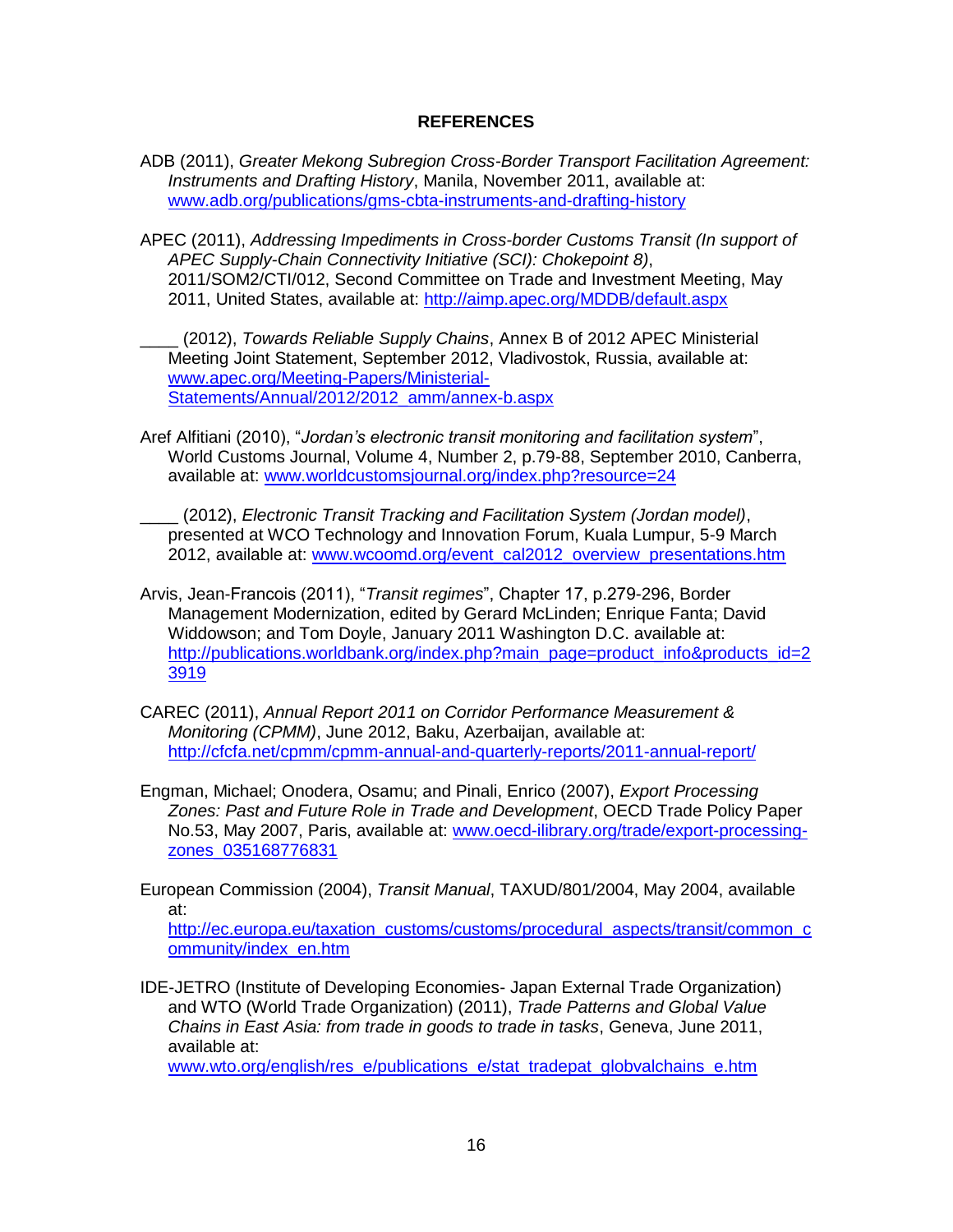- Lee Cheng Suan (2010), *Malaysian Customs Security & Trade Facilitation System using RFID/EPCIS*, available at: [www.ancc.org.cn/2011/GS1Apf/material/apf/10%20GS1%20Malaysia%20-](http://www.ancc.org.cn/2011/GS1Apf/material/apf/10%20GS1%20Malaysia%20-%20Customs%20RFID.pdf) [%20Customs%20RFID.pdf](http://www.ancc.org.cn/2011/GS1Apf/material/apf/10%20GS1%20Malaysia%20-%20Customs%20RFID.pdf)
- Matsuda, Shingo (2012), "*The time release study as a performance measurement tool for a supply chain and an international corridor*", World Customs Journal, Volume 6, Number 1, pp.79-91, March 2012, Canberra, available at: [www.worldcustomsjournal.org/index.php?resource=27](http://www.worldcustomsjournal.org/index.php?resource=27)
- Matrang Shuhaili and Ho Lock (2012), *Security and Trade Facilitation System Using RFID Initiative*, presented at WCO Technology and Innovation Forum, Kuala Lumpur, 5-9 March 2012, available at: [www.wcoomd.org/event\\_cal2012\\_overview\\_presentations.htm](http://www.wcoomd.org/event_cal2012_overview_presentations.htm)
- Moïsé, Evdokia; Orliac,Thomas; and Minor, Peter (2011), *Trade Facilitation Indicators, the Impact on Trade Costs*, OECD Trade Policy Papers No.118, November 2011, Paris, available at: [www.oecd-ilibrary.org/trade/trade-facilitation](http://www.oecd-ilibrary.org/trade/trade-facilitation-indicators_5kg6nk654hmr-en)[indicators\\_5kg6nk654hmr-en](http://www.oecd-ilibrary.org/trade/trade-facilitation-indicators_5kg6nk654hmr-en)
- Morden, Johanna (2011), *Malaysian Customs launches RFID*, 27 April 2011, available at: [www.futuregov.asia/articles/2011/apr/27/malaysian-customs-launches-rfid](http://www.futuregov.asia/articles/2011/apr/27/malaysian-customs-launches-rfid)
- Polner, Mariya (2012), *Compendium of AEO Programmes – 2012 Edition*, WCO Research Paper No.25, July 2012, Brussels, available at: [www.wcoomd.org/home\\_research\\_researchseries.htm](http://www.wcoomd.org/home_research_researchseries.htm)
	- \_\_\_\_ (2011), "*Coordinated border management: from theory to practice*", World Customs Journal, Volume 5, Number 2, September 2011, p.49-64, Canberra, available at: [www.worldcustomsjournal.org/index.php?resource=26](http://www.worldcustomsjournal.org/index.php?resource=26)
- United Nations (2003), *Almaty Programme of Action*, August 2003, Almaty, Kazakhstan, available at: [www.un.org/special-rep/ohrlls/lldc/Almaty\\_PoA.pdf](http://www.un.org/special-rep/ohrlls/lldc/Almaty_PoA.pdf)
- USITC (2012), *Trade Facilitation in the East African Community: Recent Developments and Potential Benefits*, Investigation No. 332-530, Publication No. 4335, July 2012, Washington D.C., available at: [www.usitc.gov/publications/332/pub4335.pdf](http://www.usitc.gov/publications/332/pub4335.pdf)
- WCO (2004), *WCO Customs Compendium - Volume 3 - A secure and efficient transit system*, August 2004, Brussels, available at: [http://wcoomdpublications.org/a-secure](http://wcoomdpublications.org/a-secure-and-efficient-transit-system.html)[and-efficient-transit-system.html](http://wcoomdpublications.org/a-secure-and-efficient-transit-system.html)
- \_\_\_\_ (2011a), *WCO-EAC AEO project pilot phase successfully launched*, 5 October 2011, Brussels, available at: [www.wcoomd.org/home\\_cboverviewboxes\\_arwcoeacaeo2011.htm](http://www.wcoomd.org/home_cboverviewboxes_arwcoeacaeo2011.htm)
- \_\_\_\_ (2011b*), WCO TRS Guide Version 2*, Brussels, available at: [www.wcoomd.org/en/topics/facilitation/~/media/WCO/Public/Global/PDF/Topics/Facil](http://www.wcoomd.org/en/topics/facilitation/~/media/WCO/Public/Global/PDF/Topics/Facilitation/Instruments%20and%20Tools/Tools/Time%20Release%20Study/Time_Release%20_Study_ENG.ashx) [itation/Instruments%20and%20Tools/Tools/Time%20Release%20Study/Time\\_Relea](http://www.wcoomd.org/en/topics/facilitation/~/media/WCO/Public/Global/PDF/Topics/Facilitation/Instruments%20and%20Tools/Tools/Time%20Release%20Study/Time_Release%20_Study_ENG.ashx) [se%20\\_Study\\_ENG.ashx](http://www.wcoomd.org/en/topics/facilitation/~/media/WCO/Public/Global/PDF/Topics/Facilitation/Instruments%20and%20Tools/Tools/Time%20Release%20Study/Time_Release%20_Study_ENG.ashx)